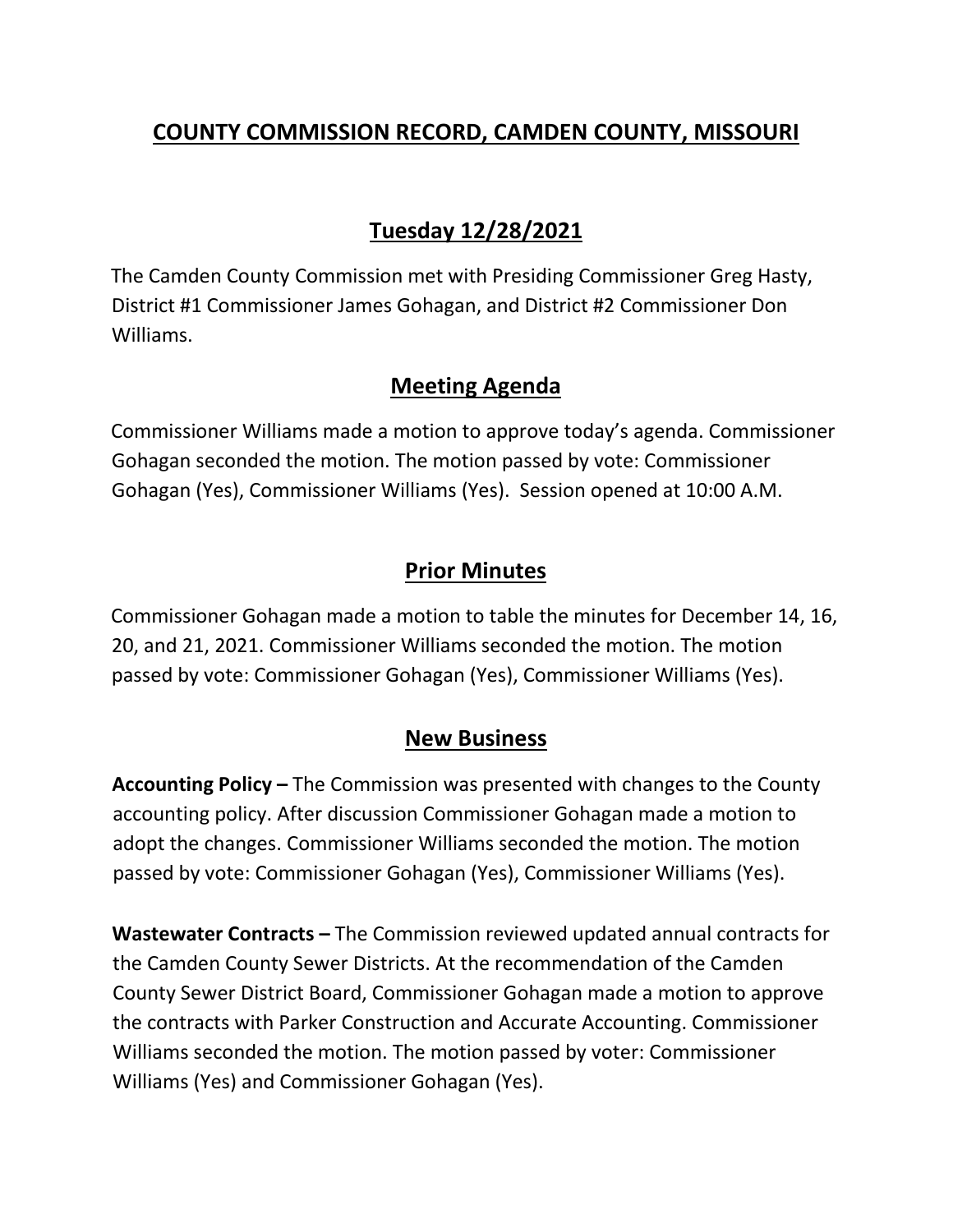#### **Camden County Sewer District Board** 1 Court Circle Suite 12 Camdenton, MO 65020

December 21, 2021

**Camden County Commission** Camdenton, Missouri

Re: Annual Contracts

The Camden County Sewer District Board met on December 15, 2021 and discussed the annual contracts with Accurate Accounting and Parker Construction.

The Board recommends that the contracts be continued as submitted for 2022.

Respectfully. In Achbetter

Tom Schlatter, Chair

Secretary Jennifer Eblen

**Jade Sellers** 

Randy Stauch

**Board Members** Fred Good

Tom Schlatter, Chair Joanne Pollack

McGrath Insurance Policy - The Commission discussed the McGrath insurance policy for Liability and CyberRisk thru Travelers. Commissioner Williams made a motion to approve the new policy. Commissioner Gohagan seconded the motion. The motion passed by vote: Commissioner Williams (Yes) and Commissioner Gohagan (Yes).